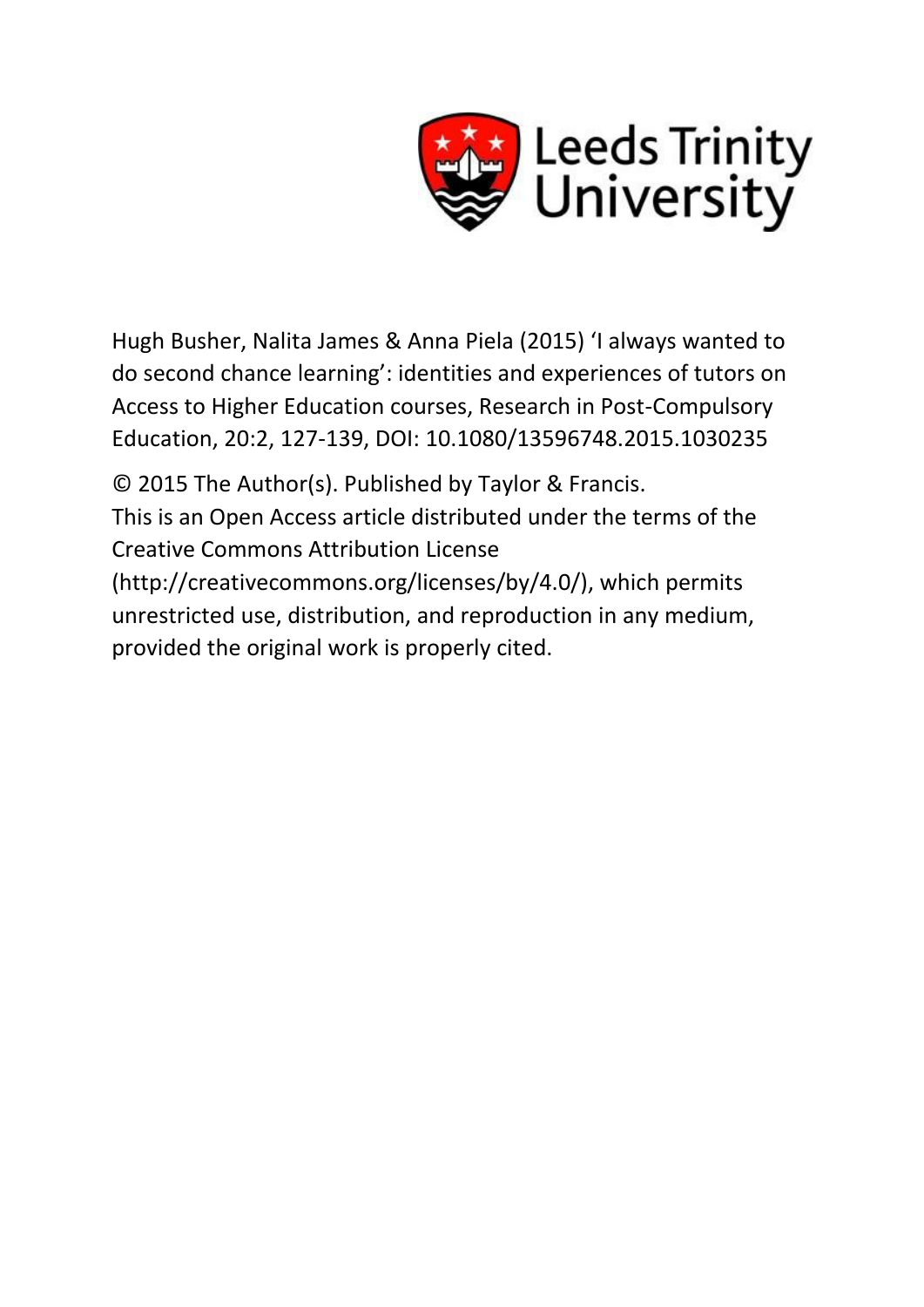# 'I always wanted to do second chance learning': identities and experiences of tutors on Access to Higher Education courses

 $\sum_{\substack{\mathbf{g}\in \mathbf{g} \\ \mathbf{g} \\ \mathbf{g}}} \sum_{\mathsf{Taylor\&\ Francis\ Group}}$ 

Hugh Busher<sup>a\*</sup>, Nalita James<sup>b</sup> and Anna Piela<sup>c</sup>

<sup>a</sup>School of Education, University of Leicester, Leicester, UK; <sup>b</sup>Vaughan Centre for Lifelong Learning, University of Leicester, Leicester, UK; <sup>c</sup>Department of Theology and Religious Studies, Leeds Trinity University, Leeds, UK

(Received 29 September 2014; accepted 8 January 2015)

There is a dearth of literature on Access to Higher Education (AHE) tutors, which this paper addresses. Tutors play an important part in constructing emotional and academic support for students. Understanding their constructions of professional identity and their views of the students they teach helps to explain the learning environments they create. The empirical qualitative data comes from a study of AHE students' and tutors' views of their experiences on AHE courses that was collected in seven rural and urban AHE-providing institutions in the East Midlands of England in 2012–2013. It was analysed using open or inductive coding to reflect the emphases given in their interviews by participants. Emerging findings suggest that tutors' commitment to 'second chance learning' arose, in part, from their own biographies and recognition of the disempowerment experienced by AHE students who were often economically disadvantaged and had had negative experiences of schooling and/or a period of work before joining the course. Tutors' sense of agency and identity and the cultures on AHE courses were negotiated each year through getting to know the students, meeting their extensive demands for support, directing their teaching and learning experiences and contesting the institutional contexts of the courses.

Keywords: personal histories; agency; collaborative cultures; (in)equality; deprivation

# Introduction: the focus of the study

Existing research (Jephcote, Salisbury, and Rees [2008;](#page-13-0) Towler, Woolner, and Wall [2011\)](#page-13-0) highlights the specificity of teaching in further education (FE), acknowledging its differences from secondary school and university teaching. However, there is a dearth of literature about tutors on Access to Higher Education (AHE) courses, the students of whom tend to have a different biographical profile from other students in FE, where most AHE courses are provided. This paper addresses that dearth. The qualitative data representing tutors' views of themselves and their AHE students and courses are taken from a study that was carried out in seven rural and urban AHE-providing institutions in the East Midlands of England in 2012–13. The study took a social constructivist perspective (Lave and Wenger [1991\)](#page-13-0), using a linked case study design (Miles and Huberman [1994](#page-13-0)) to triangulate the perspectives of participants within and across colleges to enhance its trustworthiness. A total of 24 tutors

<sup>\*</sup>Corresponding author. Email: [hugh.busher@le.ac.uk](mailto:hugh.busher@le.ac.uk)

<sup>© 2015</sup> The Author(s). Published by Taylor & Francis.

This is an Open Access article distributed under the terms of the Creative Commons Attribution License ([http://creativecom](http://creativecommons.org/licenses/by/4.0/) [mons.org/licenses/by/4.0/](http://creativecommons.org/licenses/by/4.0/)), which permits unrestricted use, distribution, and reproduction in any medium, provided the original work is properly cited.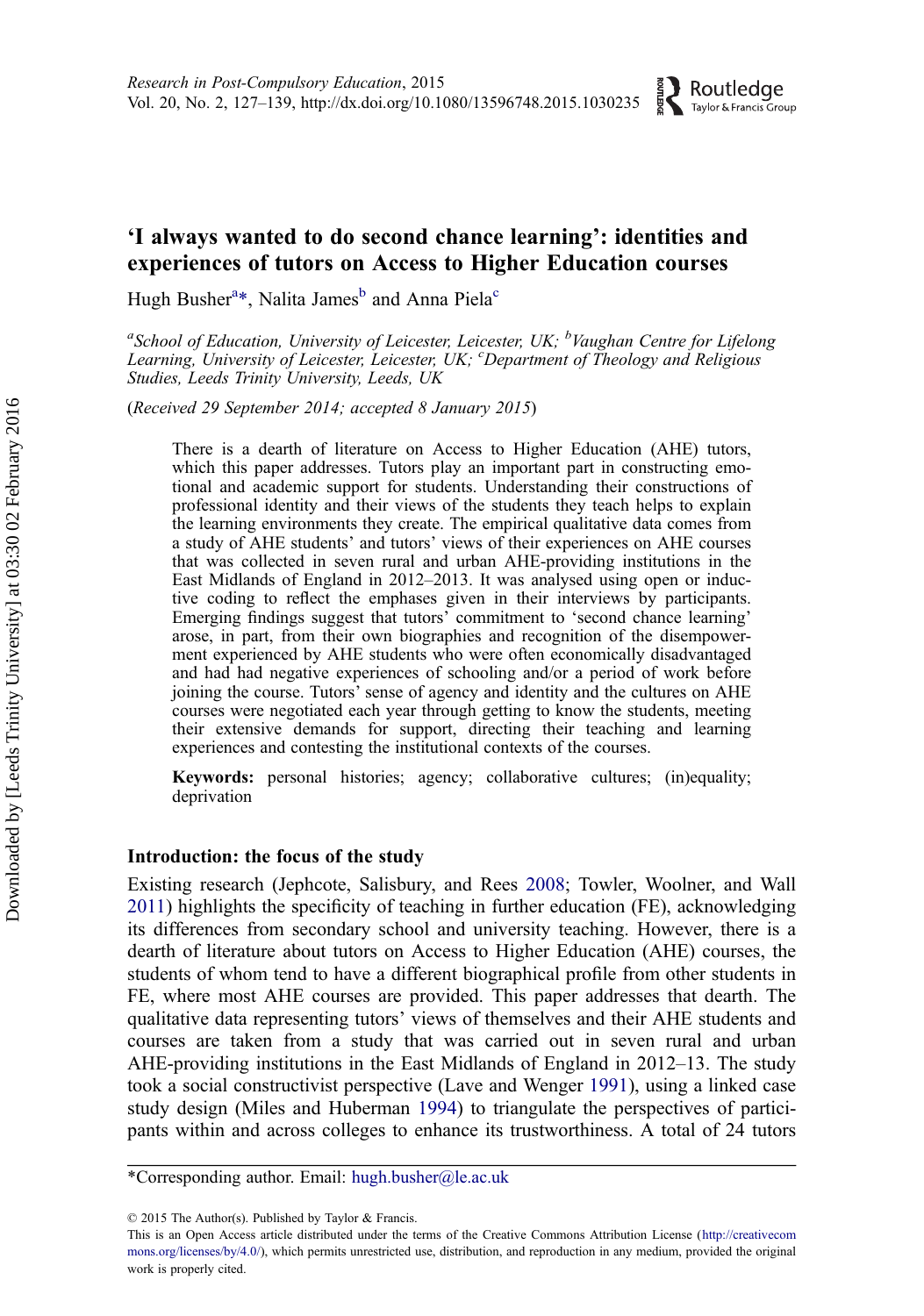across the colleges were interviewed individually or occasionally in groups at the beginning and the end of the academic year. The qualitative data from the interviews were audio-recorded, transcribed and analysed using inductive or open coding (Corbin and Strauss [2008](#page-12-0)) powered by NVivo to construct themes that reflected participants' own constructs of themselves and their contexts.

Access to Higher Education courses prepare adult learners (older than 19 years) for entry to higher education. It is nominally a one-year diploma qualification aimed at those 'excluded, delayed or otherwise deterred by a need to qualify for (university) entry in more conventional ways' (Parry [1996](#page-13-0), 11). About 40,000 adults register on Quality Assurance Agency (QAA)-recognised AHE programmes each year, of whom about 20,000 enter Higher Education Institutions (HEIs) (QAA [2013](#page-13-0)). These courses are underpinned by a powerful social justice agenda. They attempt to redress the balance of educational disadvantage (Jones [2006,](#page-13-0) 485), helping to attract 'second chance' learners (Fenge [2011,](#page-12-0) 375) into FE colleges, which are the traditional sites in England and Wales for lifelong learning and continuing education. Students of Access to Higher Education, as mature applicants, are also seen as a key population of potential students for HEIs to meet widening participation targets for recruiting non-traditional participants to tertiary education. These targets are set by central government as part of a range of performative criteria for evaluating HEIs and attract additional government funding to HEIs (Hinsliff-Smith [2010](#page-13-0)).

#### Becoming an AHE teacher

Tutors' identities are dynamic, not fixed. They develop their projects of the self (Giddens [1991](#page-12-0)) and their sense of agency through time. These identities are constructed through discourses with other people individually and in groups and social structures, such as institutions and policy discourses (Kearney [2003](#page-13-0)) and through the intersectionality of class, gender and ethnicity that are reproduced by society (Chandra [2012\)](#page-12-0). Although a person has unique characteristics of gender, ethnicity and social class, as well as certain personal characteristics, these may be performed differently in different circumstances (Paechter [2007\)](#page-13-0). Further, people are reflexive about how they live in the world and relate to people and social structures around them. So the self can be seen as being constructed through discourses about the self with itself (Archer [2003](#page-12-0)) and with others and with the social structures around it (Ecclestone [2007](#page-12-0)). These dialogues with the self, or reflexivity, allow people to engage actively with the world around them (Hammersley and Treseder [2007\)](#page-12-0) and develop their sense of agency for constructing chosen actions in the world within the contexts in which they find themselves. Kearney ([2003\)](#page-13-0) discussed how the children of immigrant parents have to learn to negotiate identities that reflect both their heritages and their positions as citizens of a country different from that in which their parents grew up.

Biographical experiences create forms of reflexivity that help people to shape their identities (Cieslik [2006](#page-12-0)) through their constructions of the social worlds through which they move. Teachers talk at length about their experiences as students and how these shaped their understandings of themselves as teachers, as well as talking about their interactions with others as important building blocks in developing their careers (Busher [2005\)](#page-12-0). In this study, many tutors seemed to empathise with their students who were 'second chance' learners, because they had had similar experiences themselves: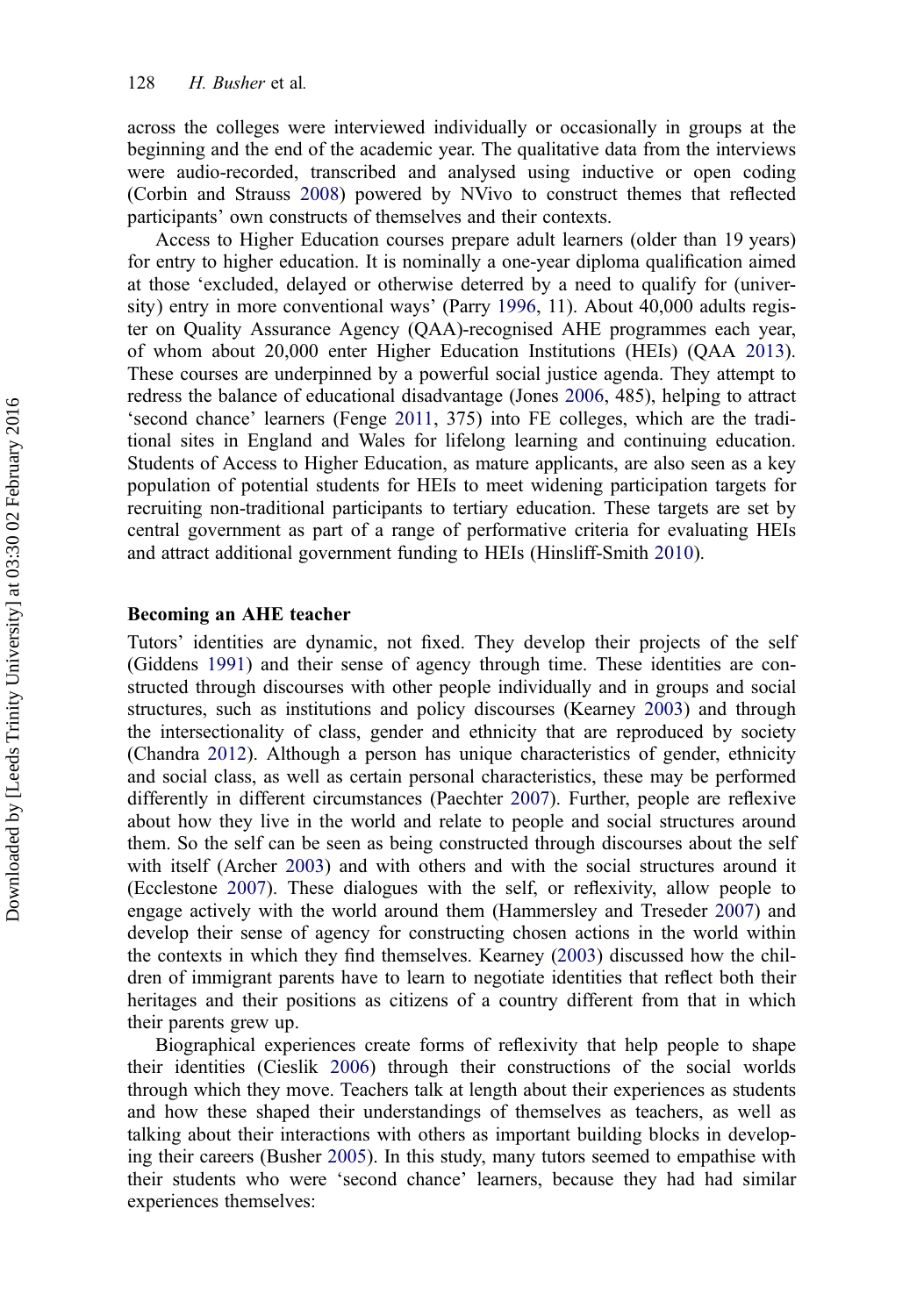I left school at sixteen and worked. Then I went to London … and … had various enjoyable but not particularly well-paid jobs. When I was in my late-twenties I came back into education and I moved back up here. I did a photography course in FE, City and Guilds, and then I did an NVQ. Then I went to university and then came back and did the 7307 and then PCGE. So it's a long convoluted route. (Tutor Coll 3)

I started work in the Trustee Savings Bank as a young girl and went on to do different jobs and then I just decided I was going to go back to school and do A-levels. Did an Open University Course to get my degree whilst I was working here. I came as a volunteer to work with people with learning difficulties. And then I've been a mature student. (Tutor Coll 1)

But there were other tutors, some of whom were younger and were also AHE coordinators (Colleges 1, 4, 6), who engaged with AHE morally as an important route for non-traditional learners but recognised that the course had to meet the demands of the FE institution to which they belonged given the policy discourses that surrounded the institution.

A common aspect of tutors' stories was their preference for teaching adults. In most cases this was based on experience of having taught younger students:

I teach in this area because I like teaching adults … I was offered work doing taster sessions for children from a high school and it was a horrific experience for me and sort of cemented the fact that I love our learners. (Tutor Coll 7)

I've taught younger students, you know, and it's sort of okay. You get fond of them in the end like you get fond of your pets, but it's not the same thing, and I just love teaching adults. (Tutor Coll 2)

In some colleges, too, tutors taught both A-level courses and AHE courses and commented on the differences between the groups of students on the two courses. An important factor for these tutors was the sense of commitment that mature students brought to their studies: 'I enjoy teaching mature students that want to be here. I couldn't be bothered with those little children that didn't want to be here anyway' (Tutor Coll 2). One consequence of students' sense of commitment seemed to emerge in their behaviour in class: 'We don't really get behavioural problems' (Tutor Coll 7). Other tutors welcomed not only working with adults, but also adults who had a range of different challenges that impinged on their studies: 'Most of our Access students come with baggage and I really like supporting them and encouraging them and helping them to get on' (Tutor Coll 2).

# Tutors' enthusiasm for AHE courses and students

The tutors in this study were very proud of AHE as an appropriate course for preparing mature students for university and for giving a second chance to learners who, for whatever reasons, had previously suffered discouraging experiences of learning. For tutors, an important aspect of AHE was teaching students how to work as university students by helping them to become 'properly independent learners and researchers' (Tutor Coll 2). So the procedures students had to follow were more closely aligned with HEI practice than with that of schools:

Our submissions policy for assignments is hard-copy assignments through the …. If an assignment is going to be late they have to download an extenuating circumstances form from the Internet, borrowed from a University's freely available copy. (Tutor Coll 2)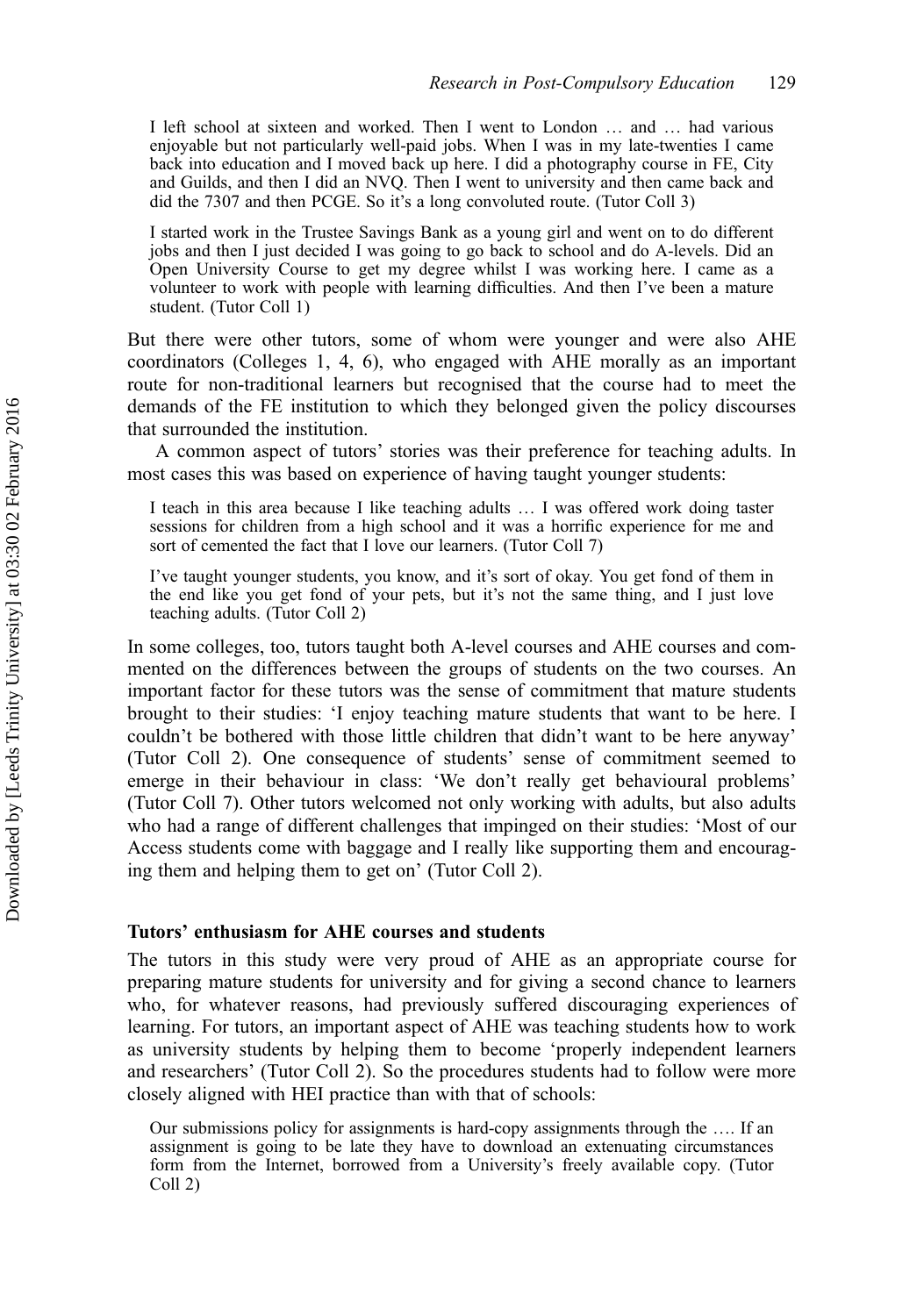Tutors contrasted the work on AHE courses with that on A-level courses because the latter are often described as the gateway qualifications for entry to university. Further, like A-levels, AHE courses are designated as level-three courses. Tutors thought that:

Access is the best way to train somebody for university because … the Access Programme [in] the way in which it's delivered [… and] assessed, is much more like university than A-levels ever would be. Our students are often working at university level anyway, albeit on paper [on] a level-three programme. (Tutor Coll 5)

Several tutors viewed students' experiences on A-level courses quite negatively, considering the teaching and assessment approaches used on those courses as inappropriate for helping many students develop their skills and identities as successful learners: 'We know from teaching on A-level courses, it's really, really, really hard to do it that way. Access nurtures people in the right way' (Tutor Coll 7). This, in several tutors' views, was compounded by the school experiences that many AHE students had had: 'Couldn't cope with school and were badly taught, or they were being bullied, or they had learning problems that were never picked up' (Tutor Coll 1). This low self-esteem was compounded by personal and social factors, which are discussed in more detail below.

Tutors acknowledged that undertaking AHE courses was a very tough challenge, in part because AHE students covered 'in one year of study, the same effectively as the kids do with two years of A-level study' (Tutor Coll 1). In addition, many 'Access students … have homes to look after [… and] other jobs they have to go to. They have very little social life because they are so committed [to their studies]' (Tutor Coll 1). However, tutors thought that the rigour of the course was worthwhile because it increased AHE students' 'self-esteem and their ability to get a job that they really enjoy and to have an aspect of their life which they would never have had' (Tutor Coll 2). Further, it provided the 'only second chance option for adult learners who've been out of education' (Tutor Coll 7).

As well as acknowledging how arduous the AHE course was, tutors also recognised that many of the non-traditional adult students who undertook the course faced a variety of social pressures, despite which many of them were successful on the AHE course:

Well she was 53 years old when she came back into Access for a start. She left school at 15, fell straight into a job. Her father had told her she was thick when she was at school …. Had been married for however many years …. Had five children …. Lived on a house-boat …. Had a variety of jobs. She struggled …. Discovered she was dyslexic and got her a little bit of learning support … a light bulb went on in her head … she grew in confidence, passed and went to university. (Tutor Coll 1)

Tutors also celebrated those students who not only were successful on AHE courses themselves but also supported other members of their family in developing their learning. A not infrequent example was of stories of women who used the example of their own work as students to inspire their children:

I met up with one only recently who was one of my first group on the Access Course who is now an occupational therapist and loving it and just wanted to thank me for how Access had changed her life. She was here at the University … bringing her daughter to do a psychology degree. (Tutor Coll 2)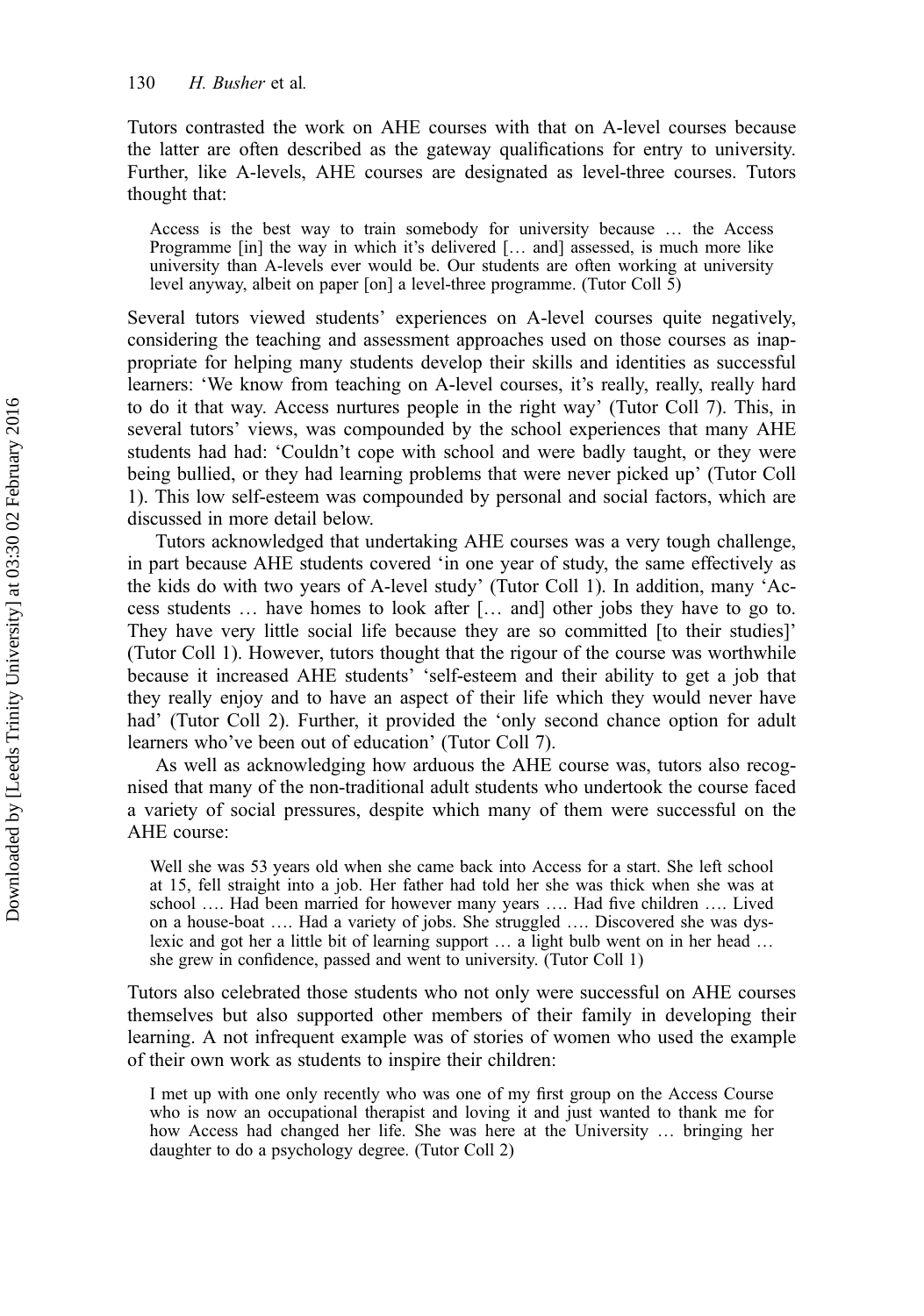# Understanding students' social situations

To work successfully with their students, AHE tutors have to understand how students' identities are shaped by the discourses that surround them. As a considerable proportion of AHE students are likely to be women (QAA [2013;](#page-13-0) Busher et al. [2014\)](#page-12-0), many are likely to be shaped by particular discourses around gender that shape how women are expected to behave in particular circumstances, whether seeking access to university or improving 'their access to income and employment that draw on and reinforce a collectively gendered sense of self that is central to the process of both obtaining resources and doing gender' (Gallagher [2007,](#page-12-0) 227). Some students also hold strong views about what constitutes 'proper' processes of teaching and learning (Gonsalves, Seiler, and Salter [2011\)](#page-12-0), which can inhibit how teachers construct learning opportunities unless tutors understand and engage with these views. Students, as well as tutors, carry with them their histories and their previous constructions of identity (Chandra [2012\)](#page-12-0), as well as 'transposable skills, such as solving mathematical problems, using statistics, estimating, and crafting an argument' (Gonsalves, Seiler, and Salter [2011](#page-12-0), 391). Taking the time to understand the students and the communities from which they come helps tutors to build 'a culturally responsive space that is not built upon pre-determined, deficit assumptions of what constitutes the cultural features of these communities' (Gonsalves, Seiler, and Salter [2011,](#page-12-0) 391).

Tutors in this study commented on the range of circumstances that students brought with them to the AHE course that made their lives very complicated:

Health, family circumstances, maybe low self-esteem, quite often mental health issues as well as ordinary health issues, complex families, caring responsibilities, financial problems, trying to keep the wolf from the door as well as do their Access Course, and caring for family, for older people. (Tutor Coll 7)

The student cohort increasingly included younger students, in part reflecting the pressures of government policies as well as the exigencies of the labour market. Many had poor educational backgrounds and came from and with low-paid jobs but hoped to 'become midwives, and lawyers, and psychology professors, and teachers, and nutritionists' (Tutor Coll 1). A lot of the AHE student cohorts were women, tutors claimed, some of whom had 'left school at sixteen and had a child. So they're bringing up a child. We've even had a few students that have already got a degree in something else and want to perhaps go into teaching' (Tutor Coll 6). As another tutor explained:

I find a lot of my students … have a sort of gap period between leaving school before sixth form age to raise children …. They've perhaps had a poor or negative attitude to secondary education anyway and that they come back to [education] realising, 'Now I'm older and wiser I've got more chance to actually … get a job, [and] more interest in education, in the subject itself'. (Tutor Coll 1)

Women students were perceived by tutors as needing support, 'both in terms of childcare and in finance sometimes' (Tutor Coll 6). Some were fortunate in having working partners or parents who helped with childcare or family income generation, although the women often had to continue working, too, to balance the family budget, even if they worked fewer hours than before they began their AHE courses (Busher et al. [2014\)](#page-12-0): 'It's the ones that are on their own … have had real problems with in particular childcare … do tend to struggle' (Tutor Coll 6). However, the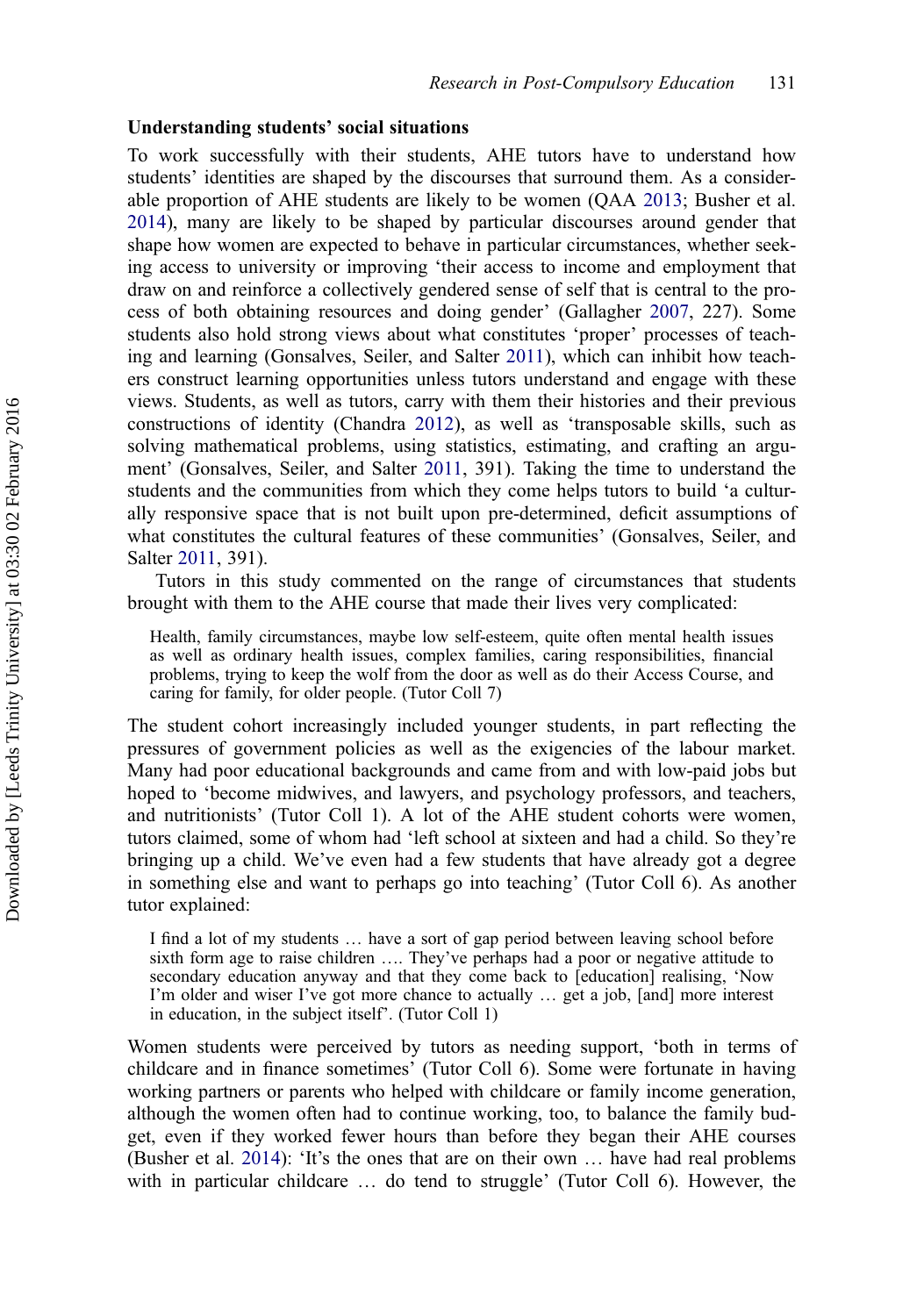AHE courses also disturbed existing family relationships, in some cases leading to the break-up of marriages. In part, this seems to have been due to the way that men and women had constructed masculinities and femininities in their relationships, which growing success on the AHE course challenged. As one tutor explained:

The little woman is now finding her voice and finding her confidence and got a whole life outside of her marriage and some blokes are very threatened by it and can't cope with it. (Tutor Coll 1)

In some cases it led to women abandoning the AHE courses. In others it led to women abandoning their partners.

If gender issues were of considerable importance to many of the students, financial issues also seem to have given many students difficulties as they tried to balance their needs to generate income, often through low-paid jobs, to support their families and their needs to create sufficient time to carry out the AHE studies properly: 'Most of them live, you know, they live in a flat or a house or whatever and then pay rents, mortgages, unlike the youngsters you see' (Tutor Coll 6). As another tutor explained:

Causes a lot of pressure … [students have] this constant sort of contradiction between having to be here and having to be at work ... a vicious circle. They have to have a job in order to fund being a student, but sometimes if their work calls on them, they can't go to college because they're at work. (Tutor Coll 6)

One of the reasons for this determination was:

Because they can see if they can get over this particular problem, get into university and get a bit of money through student finance, they can hopefully get a better job then they'll be alright. (Tutor Coll 7)

However, some students could not cope with the financial pressures and left the course or missed sections of it to the detriment of the progress of their studies. Tutors found themselves having to listen to various hardship stories, some of which related to students' families: 'Christmas is a bad time because quite a lot of people take on extra shifts because they need the money because they want to buy their kids presents' (Tutor Coll 7).

#### Working with students in unequal partnerships

Access to Higher Education courses act as sites of transition and transformation for students shifting their identities as learners (O'Donnell and Tobbell [2007](#page-13-0)). For many students on AHE courses, returning to formal education involved a considerable risk because of their previous unsuccessful experiences of formal education or because of their views of themselves as learners (Gonsalves, Seiler, and Salter [2011\)](#page-12-0). They tended to be very under-confident about the value of the social and cultural capital they brought with them to AHE courses and had constructed an inappropriate habitus (Bourdieu [1990](#page-12-0)) for successful learning. To make matters worse, people in new spaces, such as classrooms or colleges, often feel disoriented/disempowered because they are unfamiliar with the culture, social structures and flows of power in them (Pierce [2007](#page-13-0)). This tends to destabilise people's sense of identity, especially when new participants' cultural knowledge of practice and power in a school or classroom lacks sophistication compared with other members of it (Pierce [2007](#page-13-0)). Tutors can counteract these pressures in part by constructing emotional and academic support,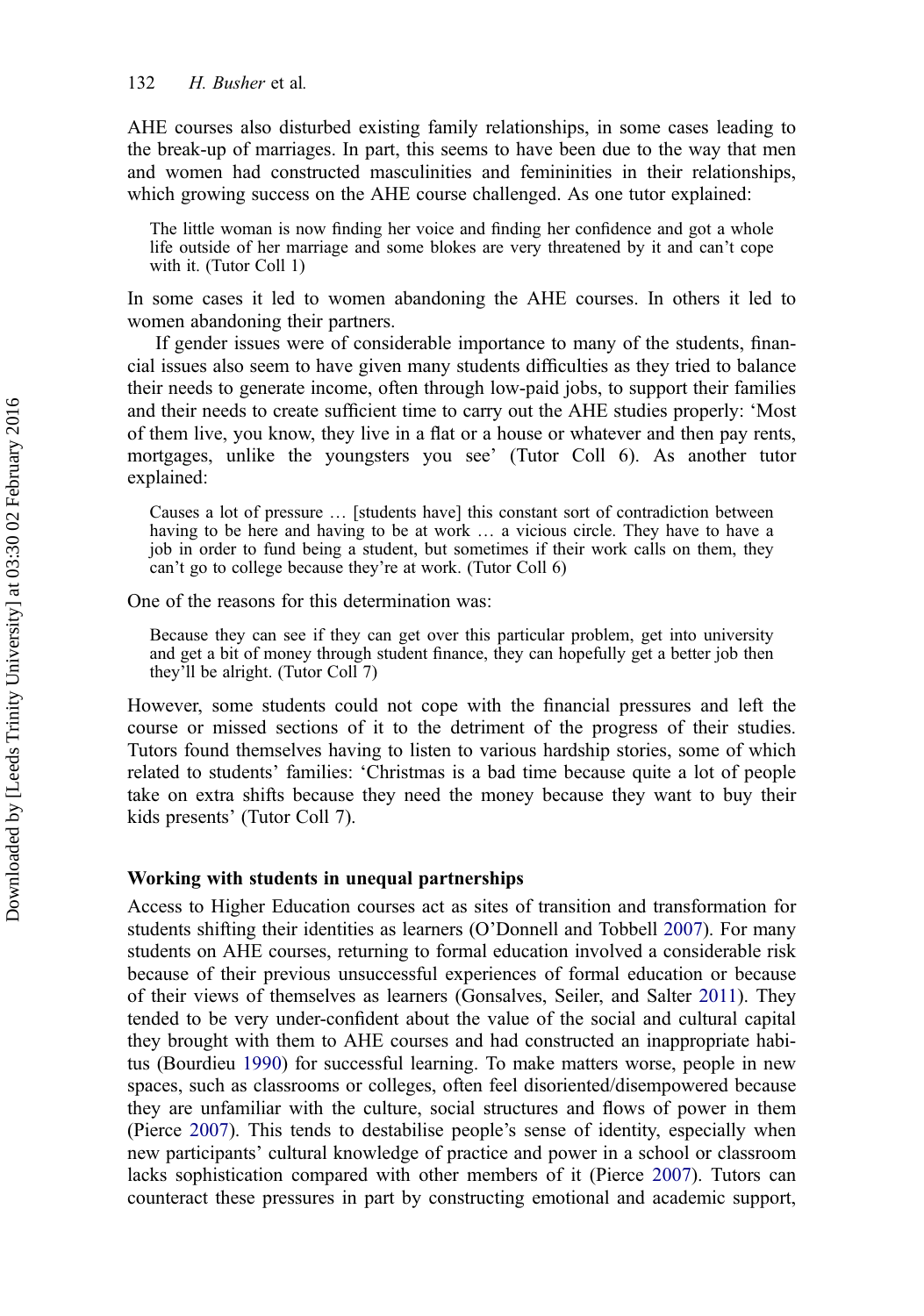whether for AHE students or for other adult learners (Jones [2006](#page-13-0); Scanlon [2009](#page-13-0); Crowther, Maclachan, and Tett [2010\)](#page-12-0), which contribute significantly to students' individual successes and help to build confidence (Crossan et al. [2003](#page-12-0)).

Tutors on the AHE courses tried to help students to address their perceived deficits by trying to be available, approachable and able to understand students' various situations and needs. Some of the tutors in this study construed this as working as partners with students, rather than treating students as subordinates: 'I feel with the majority of the students it is … much more sort of equal. I always say to them, "We're learning from each other"' (Tutor Coll 5). The personal support which tutors gave to students seems to have depended largely on tutors' interpersonal skills:

I had students, April, May time who just said, 'I'm not finishing', 'I can't do it, I'm too far behind' …. My persuasive skills are very good but there were some of them who just would say they [couldn't] .... My argument is, you've got to here, if you don't do this now you are no further forward than you were before. (Tutor Coll 7)

Being an AHE tutor had several different facets. One involved teaching subject areas and transferable skills (Tutor Coll 4). Another involved ensuring that AHE students met the formal requirements of their courses: 'So we're now starting to monitor attendance. So that's when we'll be picking up the ones who are a bit erratic who need [help]' (Tutor Coll 2). As tutors in this study perceived it, 'If they attend, if they attempt the assignments, we will get them through. What happens is they miss because they're ill or their children are ill. Or they have to work' (Tutor Coll 7). These formal aspects of education are essential for helping students to be successful on the AHE course:

Providing students with clear course goals, topics, due dates, timely feedback and assisting them to collaborate in effective ways with their classmates allows them to develop productive interactions both with content and other students, which in turn advances joint knowledge construction. (Shea and Bidjerano [2013](#page-13-0), 368)

A third facet was offering students practical advice on how to solve the learning problems they faced: 'do an action plan, do this assignment over the weekend and bring it in on Monday' (Tutor Coll 7). But even this could not always help students who were trying to negotiate how they could meet the study requirements of their courses as well as the demands of the workplace:

I've had three on [benefits] the last week who've come to me with problems because they're on Job Seekers Allowance … they have to be actively seeking work and be prepared to take a job if it's offered, and yet they're here on 16 hours course for a year. The employment service can get very heavy with them. (Tutor Coll 6)

Helping people to understand the informal as well as the formal social processes through which people co-construct their professional or work-related identities (Jurasaite-Harbison [2009](#page-13-0)) in particular institutional contexts helps to diminish senses of disempowerment. Informal social support, such as asking 'a neighbouring friend for help if they had a problem with their computer' (Gaved and Mulholland [2005](#page-12-0), 7), was seen as important by the majority of AHE students (Busher et al. [2014](#page-12-0)). Tutors in this study recognised the importance of these informal processes of learning: 'If they miss a session, they've got to have someone who's going to say, "where were you?" when you come in, "Here are the notes"' (Tutor Coll 2). They remarked, too, that this supportiveness between students led to sustained networks of learners that continued to some extent beyond the end of the course (Tutor Coll 3). As well as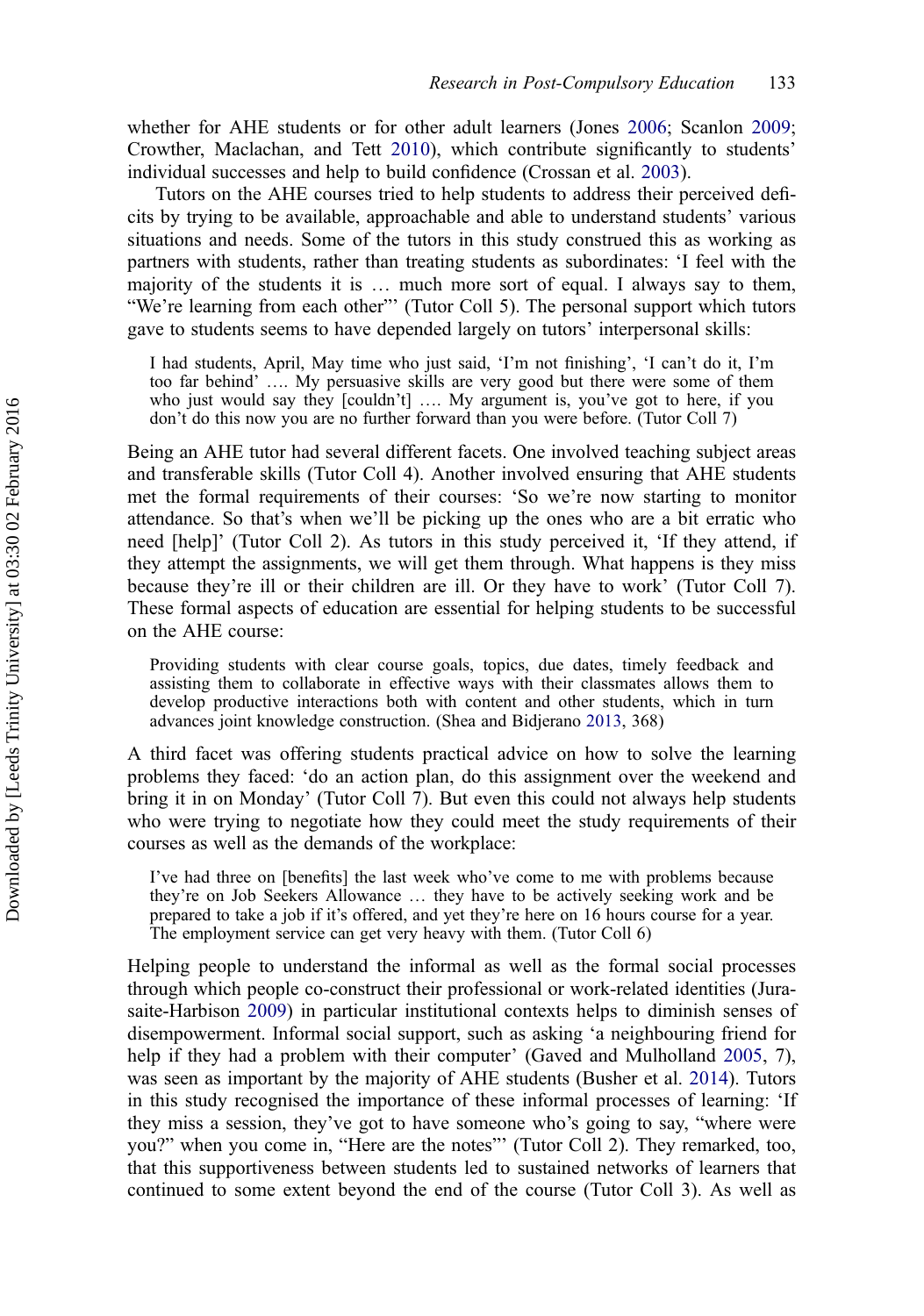fostering discussion among the students and independent learning, tutors thought the learning of IT skills was an important aspect of AHE courses to help students work together. Familiarity with digital technology (Cook-Sather [2006\)](#page-12-0) gave students the resources to access materials they needed for learning that were provided on college virtual learning environments, websites and other media, such as email, which could be used for contacting tutors. For some students, acquiring these skills helped them to construct Facebook sites where they could collaborate with each other on course tasks or share their worries about them, as several tutors noted: 'That's one of the things that we're saying about increasing the number of Facebook and other social media groups …. We need to look at how we can facilitate that' (Tutor Coll 2).

Listening to students' voices is also an important aspect for tutors working as partners with students. It allows tutors to find out what aspects of a course students find worrying and where they think they need extra help or support: 'You get to know the ones who are struggling and the ones who need reassurance earlier than you do the others' (Tutor Coll 2). This is as important on face-to-face courses as on hybrid online/offline courses where, in addition, 'students with low technology skills' might feel 'pressured and anxious', which may 'create a negative impact on learning' (Leh [2002](#page-13-0), 36). Listening to students' voices also helped tutors to be aware of the range of socioeconomic problems that the students were facing and how they were trying to cope with these. It allowed tutors to give support to students where they could in scheduling or re-scheduling work assignments.

However, the complexity of tutors' work with AHE students had a noticeable impact on tutors' personal lives:

It's hard work and it's very stressful, very demanding, but the rewards are [that] at the end of the year you can see such a change in the students …. It's the most fun I've ever had and still got paid …. You meet so many different people with such different lives. (Tutor Coll 1)

It included tutors being in contact with students outside class time and sometimes after the working day had ended.

## Being a tutor in institutional contexts and discourses

The institutional context in which AHE tutors work includes the classrooms where they encounter their students, college policies, teaching and learning practices, college cultures and course sub-cultures. It involves moral and political activity, which constitute the managing, monitoring and resolving of value conflicts, where values are defined as concepts of the desirable (Hodgkinson [1999](#page-13-0)). Resolving these conflicts ethically and transparently, in keeping with previously established social and moral norms in an institution or community, leads to greater social cohesion (MacBeath and MacDonald [2000](#page-13-0)) by constructing shared narratives or cultures. These cultures define the core practices, values and boundaries in and of a community (Wenger [1998](#page-13-0)), such as a teaching group or institution, which occur in particular places/spaces at certain times (Busher et al. [2014\)](#page-12-0). Decisions taken by tutors and students are not taken in isolation but are also scrutinised by the gaze (Foucault [1977\)](#page-12-0) of more senior members of a college's organisational hierarchy and of the Award Validating Agency that awards the Diploma for the AHE course in different regions of England and Wales. Teachers and students have to comply with the values and choices projected by this evaluative gaze.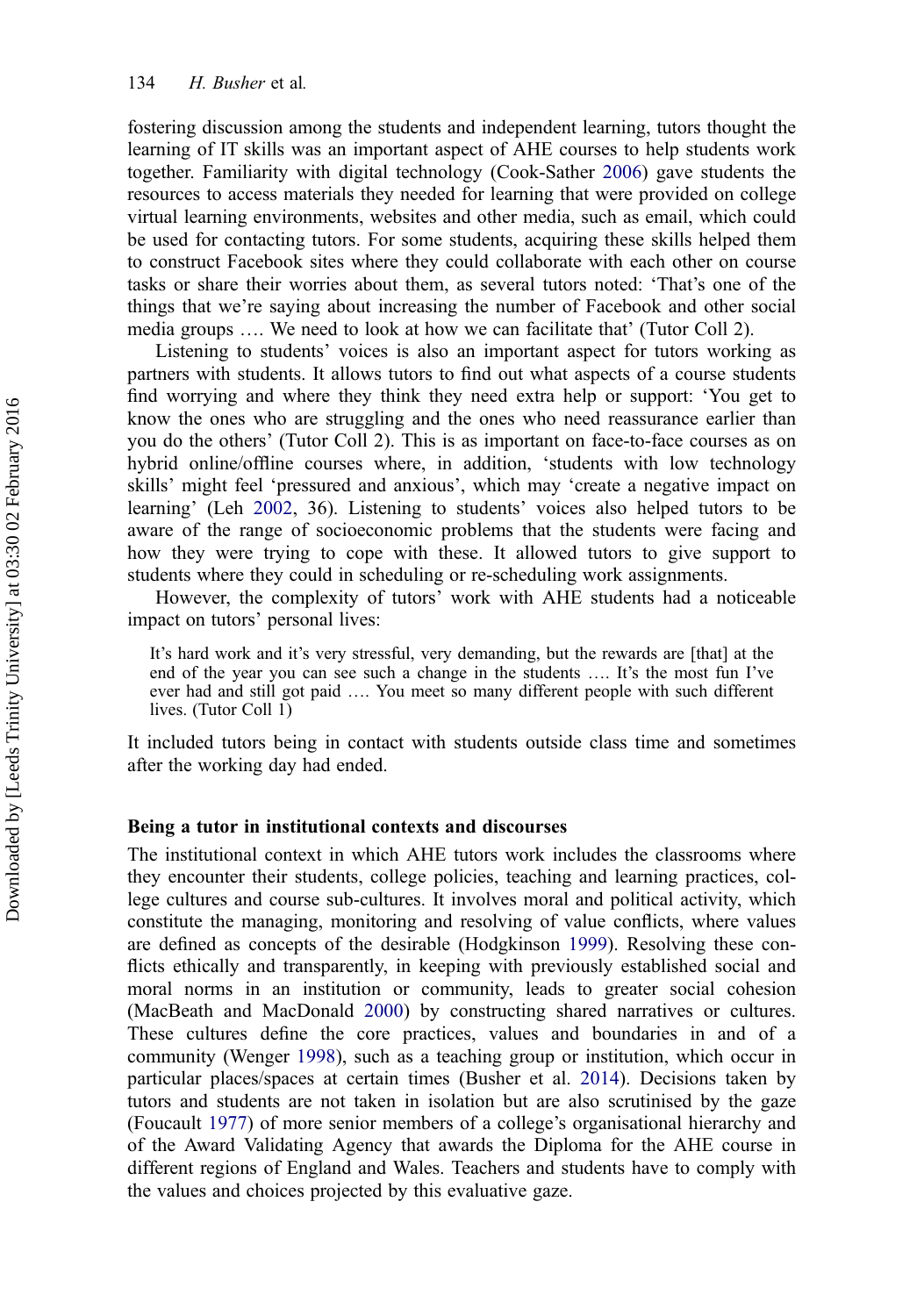The dispersions and constructions of space and time in institutions, as well as access to these sites, are conduits and sites of power (Foucault [1977](#page-12-0)) that privilege some people's engagement because of the micro-political processes of the institution (Jurasaite-Harbison [2009\)](#page-13-0). This is very clearly shown by some tutors in this study who thought AHE courses were marginalised in their colleges through the geographies of exclusion that were constructed by senior staff:

I think it's more the Access Course than the location. I don't think we necessarily look at ourselves as working in a college. We work on the Access Course and we see ourselves as separate to the rest of the college, rightly or wrongly. (Tutor Coll 7)

We've actually lost our students' base room where we did most of our teaching ... our students are all over the place. There is nowhere at the moment for [Tutor name] to keep students' folders. We've lost that facility. We used to have a small room. That's gone. The Access sense of identity, we're keeping it together ... the tutors, but the … infrastructure's appalling this year. A couple of my students today, you know, said, 'We're a prestigious course. Why are we being treated as though we're not?' (Tutor Coll 5)

It left some tutors feeling betwixt and between in terms of their identity, neither part of the A-level team, nor part of vocational education, nor part of the HE part of the college where one existed. It left them feeling separate:

We're a hybrid in many ways. We've kind of been put in the A-level team. There's talk about us moving into the higher education [department] from next September and therefore Access to Higher Education would be quite a nice seamless link. At the moment downstairs there's the Higher Education Common Room. Our students now go in there from this year. (Tutor Coll 5)

Tutors' status and interactions with students and their institutions were also circumscribed by tutors' authority arising from their formal positions, such as that of a teacher (Bourdieu and Passeron [1977\)](#page-12-0). The latter leads to AHE tutors' identities being essentialised (Easthorpe [1998](#page-12-0)) in some ways by their institutions and their students:

I'm the Coordinator of Access to HE. I teach history on Access …. I've been here about nine years. [Curriculum Coordinator] delegates and I help organise interviewing, screening processes and admin side of it. (Tutor Coll 1)

# Institutional discourses reflect policy contexts

The current (2014) British government emphasises the importance and value of education for developing an economy centred on knowledge and skills (BIS [2010,](#page-12-0) [2012\)](#page-12-0). It has prioritised the involvement of young people under 24 years old, in part to lessen the impact of high youth unemployment, rather than ensuring increased participation by those groups of people who are currently under-represented in higher education. This is portrayed in government discourses as 'fair access' to higher education, which ensures 'that all [of] those with the ability [should] have access to higher education' (BIS [2012,](#page-12-0) 4), but only young adults aged 19–24 years undertaking their first full level 2 or level 3 qualification (the latter being equivalent to A-level in England) will be fully funded. Older students can only get loan support. This policy discourse has drawn significant criticism from groups involved with work-based, vocational and adult education who have argued that broader participation should be about providing second and third educational opportunities for adult learners who have been unable to benefit from the school system (Fenge [2011](#page-12-0)).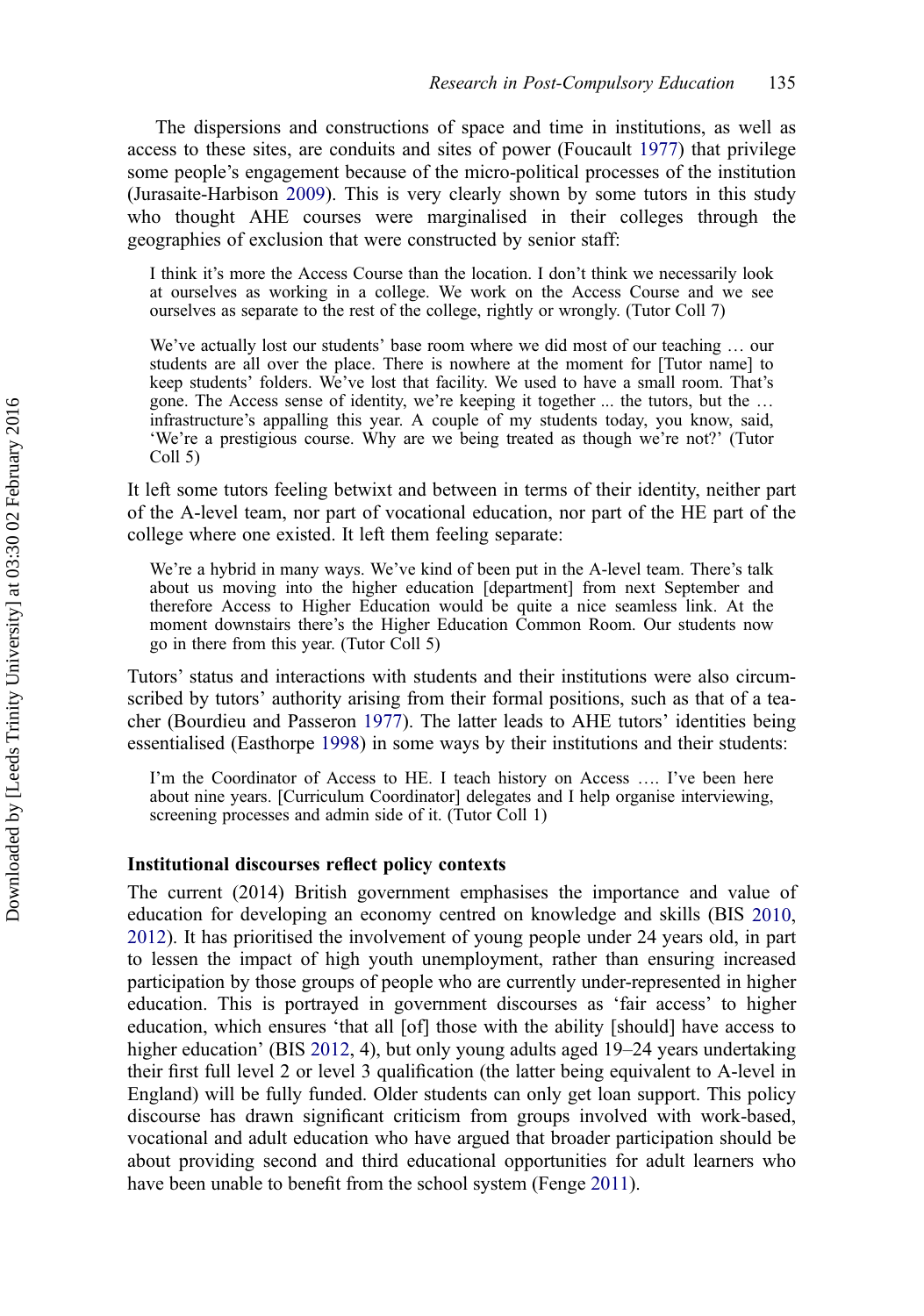Tutors' actions were scrutinised by the gaze (Foucault [1977](#page-12-0)) of more senior members of a college's organisational hierarchy, who took careful cognisance of national government policies. Tutors were concerned that they would not meet the performative targets that agencies of central government used to regiment their work. An AHE coordinator in one college expressed fear that:

… we will be hauled over the coals [by OFSTED] because they will say, 'Well why haven't you got this in this room or why haven't you got that?' And the reason will be because it's not our room. We're going into somebody else's room. (Tutor Coll 5)

Several tutors expressed worries that they would not meet the recruitment and retention targets set by their colleges, although AHE courses in several colleges seemed to be retaining between 85% and 90% of their students, fairly remarkable figures given the socioeconomic challenges of many of the AHE students. This success might, in part, have been due to tutors' ability to give extensive pastoral support to students and convince students who had good academic potential but low self-confidence levels or, perhaps, family or financial problems, to stay and continue with their studies. Although some tutors expressed concern that new recruitment requirements that AHE students had Maths and English GCSE breached the values of AHE – '[Access] is designed to take people with no qualifications sometimes and coach them to achieve' (Tutor Coll 2) – few thought the requirements would make any difference to retention rates – 'So if you look at the stats … I say it makes not a scrap of difference to whether they stay in the course or not' (Tutor Coll 7) – which the new entry requirements were intended to improve.

#### Conclusion

Tutors' commitment to 'second chance learning' seemed to reflect, in part, their own biographies and their recognition of the disempowerment experienced by the economically disadvantaged AHE students. The latter had often had negative experiences of schooling and/or a period of work before joining their AHE course. Tutors negotiated the cultures on AHE courses each year through getting to know their students and meeting their students' extensive demands for support. But each year they also had to negotiate these cultures and their own sense of identity, what it meant to be an AHE tutor in a particular college, with the institutional contexts in which they worked. While tutors claimed they tried to work in partnership with their students, none the less, the cultures on AHE courses were not necessarily 'cohesive and homogenous social objects' (Handley et al. [2006](#page-13-0), 642) as they were imbued with power and unequal relationships between students and tutors, in part imported from power-laden policy contexts (Foucault [1977\)](#page-12-0). Tutors were held accountable for the performances of their students by their colleges, as agencies of central government policy. This performative screw was enacted through the surveillance of senior staff and the use of measures of performativity (Jeffrey and Troman [2012](#page-13-0)) to exert power over tutors and students.

Access to Higher Education students appeared to learn most effectively when they felt well supported (Jones [2006](#page-13-0)) by tutors and by informal support structures amongst the student body. This support appeared to contribute significantly to students' individual successes and help to build their confidence as learners (Crossan et al. [2003\)](#page-12-0). Dillon [\(2010](#page-12-0)) noted that Black minority ethnic students on AHE courses welcomed supportive learning cultures to counteract their senses of social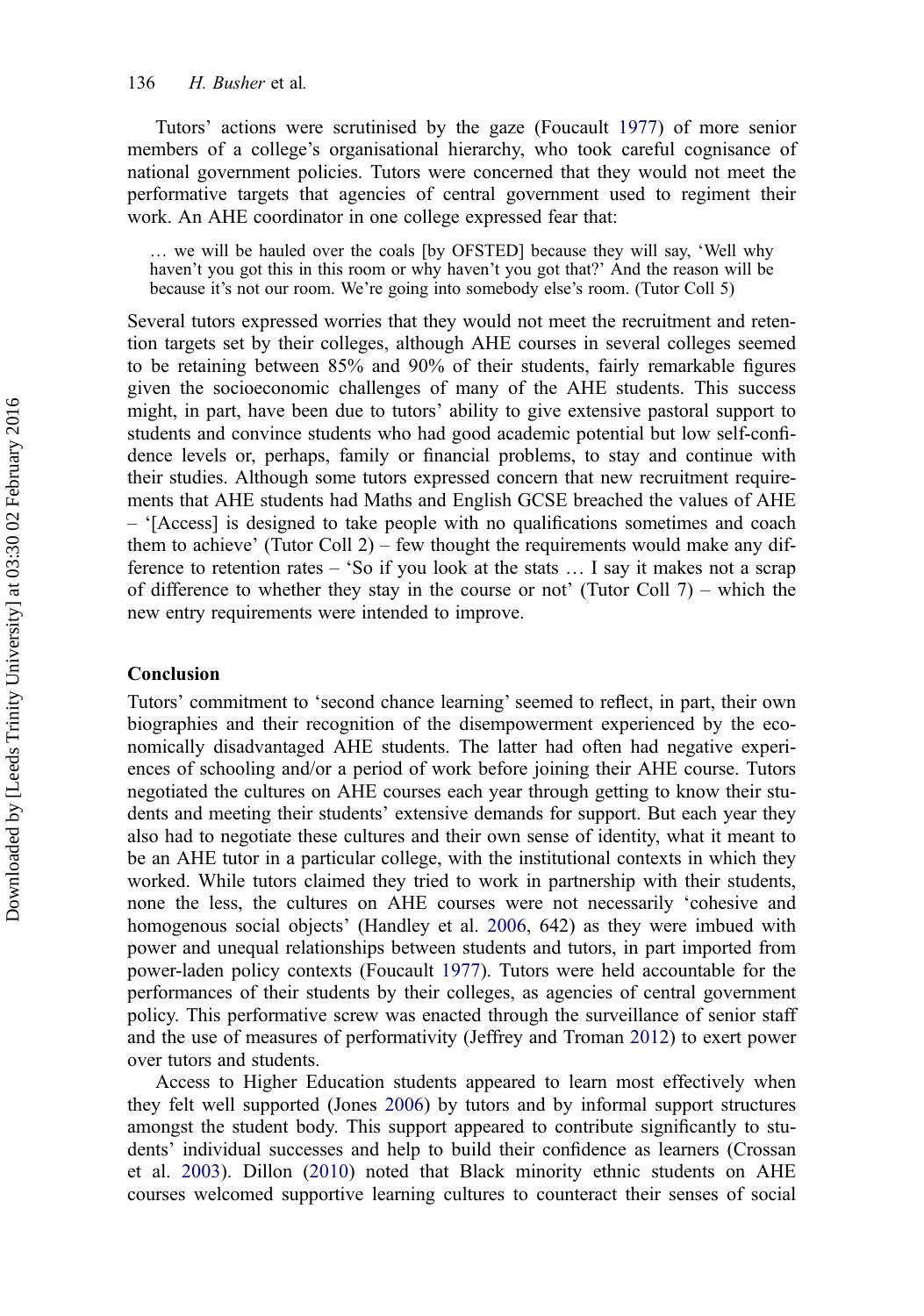disadvantage. As tutors in this study noted, the importance of such an environment reflected the tensions that many AHE students faced in balancing the different demands in their lives between supporting families, earning sufficient wages to live and undertaking a strenuous course of study which, in about nine months, brought their level of knowledge to the equivalent of a two-year A-level course. However, providing this support generated considerable stress amongst tutors as it put great demands on their time outside normal class or college hours and involved them taking the trouble to get to know the personal circumstances of all their students, building the culturally responsive space that Gonsalves, Seiler, and Salter [\(2011\)](#page-12-0) had found useful for tutors in their study. None the less, tutors seemed to feel a moral responsibility for trying to help as many students as possible to be successful in their studies. This reflects the notions of Giddens [\(1991](#page-12-0)) that the project of the self through which people construct their senses of identity, as the tutors did in this study, involves the development and enactment of (moral) values that are defined as concepts of the desirable (Hodgkinson [1999](#page-13-0)). These values were enacted through the managing, monitoring and resolving of value conflicts to create successful learning communities (Wenger [1998\)](#page-13-0) on AHE courses, with which tutors strongly identified as the purpose of their work as teachers on AHE courses.

### Acknowledgements

Research interns Beth Suttill and Anne-Marie Palmer sequentially made substantial contributions to the success of the project. An earlier version of this paper was presented to the FERA Inaugural International Research Conference, Harris Manchester College, Oxford University, Oxford, UK, 11–13 July, 2014.

## Disclosure statement

No potential conflict of interest was reported by the authors.

## Funding

AimAwards, a regional Award Validating Agency grant [grant number RS101G0098] and The British Academy [grant number RS141G0036].

#### Notes on contributors

Hugh Busher holds a PhD in the micro-politics of schools and supervises Masters and Doctoral students in the School of Education, University of Leicester. His research interests include critical perspectives on people, power and culture in education-based communities, representations of students' and teachers' voices, and hybrid learning communities.

Nalita James, senior lecturer in the Vaughan Centre for Lifelong Learning, University of Leicester, has research interests in the sociology of education that include: higher education; transitions from school to university and from education to work; changing patterns of education, work and identity; lifelong learning; and education policy.

Anna Piela is lecturer at the Department of Theology and Religious Studies at Leeds Trinity University. Her research interests include sociology of gender and education, in particular inequalities in education at different levels from primary to higher education amongst both educators and students.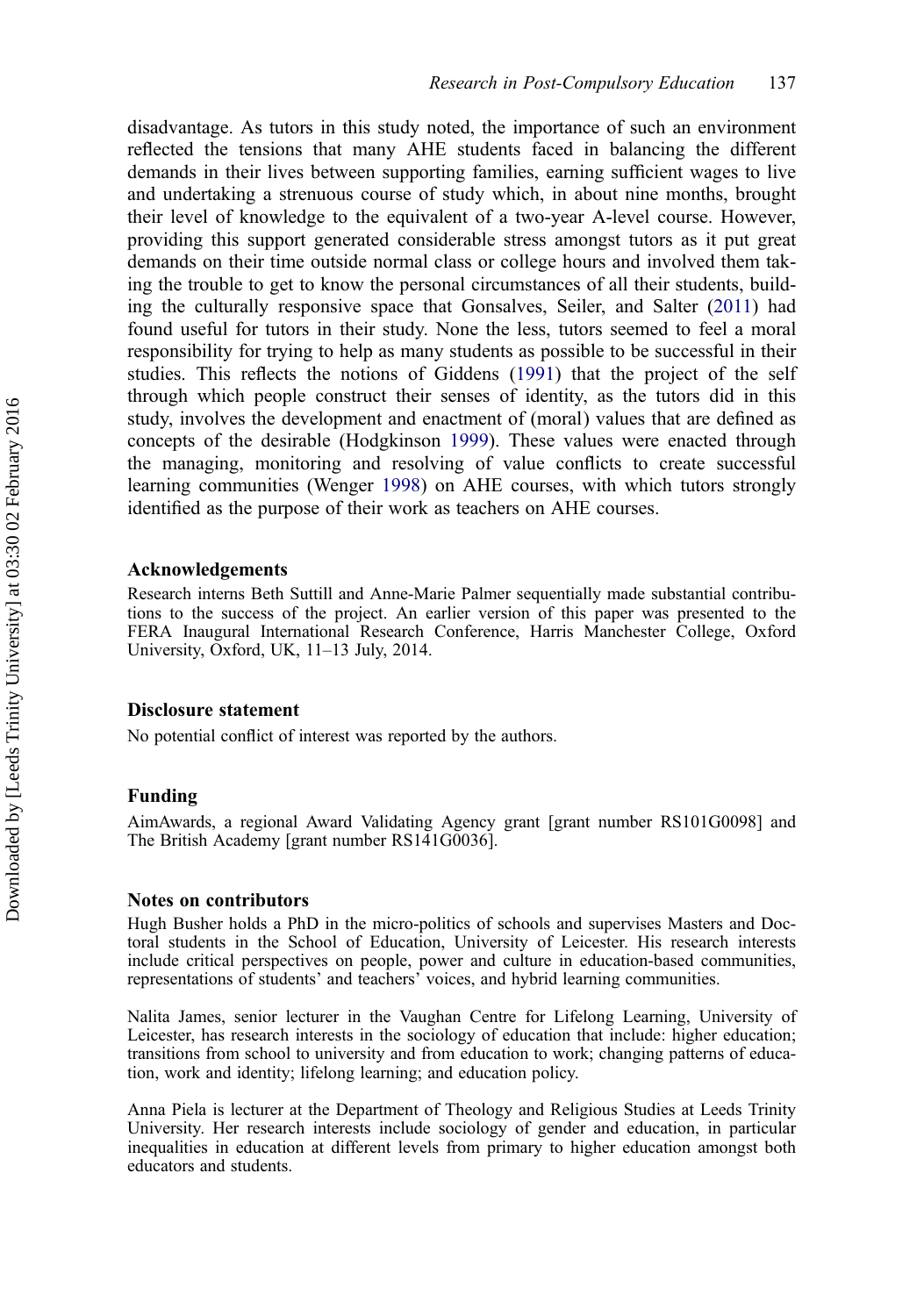### <span id="page-12-0"></span>References

- Archer, M. 2003. Structure, Agency and the Internal Conversation. Cambridge: Cambridge University Press.
- BIS (Department for Business, Innovation and Skills). 2010. Further Education New Horizon: Investing in Skills for Sustainable Growth. Crown Copyright. Accessed April 4, 2014. [http://www.bis.gov.uk/assets/biscore/further-education-skills/docs/s/10-1272-strat](http://www.bis.gov.uk/assets/biscore/further-education-skills/docs/s/10-1272-strategy-investing-in-skills-for-sustainable-growth.pdf) [egy-investing-in-skills-for-sustainable-growth.pdf](http://www.bis.gov.uk/assets/biscore/further-education-skills/docs/s/10-1272-strategy-investing-in-skills-for-sustainable-growth.pdf)
- BIS (Department for Business, Innovation and Skills). 2012. Government Response to 'Students at the Heart of the System' and 'A New Regulatory Framework for the HE Sector'. Crown Copyright. Accessed April 4, 2014. [http://www.bis.gov.uk/assets/biscore/](http://www.bis.gov.uk/assets/biscore/higher-education/docs/g/12-890-government-response-students-and-regulatory-framework-higher-education) [higher-education/docs/g/12-890-government-response-students-and-regulatory-framework](http://www.bis.gov.uk/assets/biscore/higher-education/docs/g/12-890-government-response-students-and-regulatory-framework-higher-education)[higher-education](http://www.bis.gov.uk/assets/biscore/higher-education/docs/g/12-890-government-response-students-and-regulatory-framework-higher-education)
- Bourdieu, P. 1990. The Logic of Practice. Translated by Richard Nice. Cambridge: Polity Press.
- Bourdieu, P., and J.-C. Passeron. 1977. Reproduction in Education, Society and Culture. London: Sage.
- Busher, H. 2005. "The Project of the Other: Developing Inclusive Learning Communities in Schools." Oxford Review of Education 31 (4): 459–477.
- Busher, H., N. James, A. Piela, and A.-M. Palmer. 2014. "Transforming Marginalised Adult Learners' Views of Themselves: Access to Higher Education Courses in England." British Journal of Sociology of Education 35 (5): 800–817.
- Chandra, P. 2012. "Marxism, Homi Bhabha and the Omissions of Postcolonial Theory: Critique." Journal of Socialist Theory 40 (2): 199–214.
- Cieslik, M. 2006. "Reflexivity, Learning Identities and Adult Basic Skills in the United Kingdom." British Journal of Sociology of Education 27 (2): 237–250.
- Cook-Sather, A. 2006. "Newly betwixt and between: Revising Liminality in the Context of a Teacher Preparation Programme." Anthropology & Education Quarterly 37 (2): 110-127.
- Corbin, J., and A. Strauss. 2008. Basics of Qualitative Research: Techniques and Procedures for Developing Grounded Theory. 3rd ed. Los Angeles, CA: Sage.
- Crossan, B., J. Field, J. Gallacher, and B. Merrill. 2003. "Understanding Participation in Learning for Non-Traditional Adult Learners: Learning Careers and the Construction of Learning Identities." British Journal of Sociology of Education 24 (1): 55–67.
- Crowther, J., K. Maclachan, and L. Tett. 2010. "Adult Literacy, Learning Identities and Pedagogic Practice." International Journal of Lifelong Education 29 (6): 651–664.
- Dillon, J. 2010. "Black Minority Ethnic Students' Journeys to Higher Education: Realisable or Thwarted Ambitions?" International Journal of Learning 17 (2): 219–231.
- Easthorpe, A. 1998. "Homi Bhabha, Hybridity and Identity, or Derrida versus Lacan." Hungarian Journal of English and American Studies (HJEAS) 4 (1/2) [Part 1]: 145–151.
- Ecclestone, K. 2007. "An Identity Crisis? Using Concepts of 'Identity', 'Agency' and 'Structure' in the Education of Adults: Editorial." Studies in the Education of Adults 39 (2): 121–131.
- Fenge, L. A. 2011. "'A Second Chance at Learning but It's Not Quite Higher Education': Experience of a Foundation Degree." Journal of Further and Higher Education 35 (3): 375–390.
- Foucault, M. 1977. Discipline and Punish: The Birth of the Prison. Translated by A. Sheridan. London: Allen Lane.

Gallagher, S. K. 2007. "Agency, Resources, and Identity: Lower-Income Women's Experiences in Damascus." Gender and Society 21 (2): 227–249.

- Gaved, M., and P. Mulholland. 2005. "Grassroots Initiated Networked Communities: A Study of Hybrid Physical/ Virtual Communities." Proceedings of the 38th Hawaii International Conference on System Sciences (HICSS-38), Hawaii, January 3–6.
- Giddens, A. 1991. Modernity and Self-Identity: Self and Society in the Late Modern Age. Cambridge: Polity Press.
- Gonsalves, A., G. Seiler, and D. E. Salter. 2011. "Rethinking Resources and Hybridity." Cultural Studies of Science Education 6 (2): 389–399.
- Hammersley, M., and P. Treseder. 2007. "Identity as an Analytic Problem: Who's Who in 'Pro-Ana' Websites?" Qualitative Research 7 (3): 283–300.